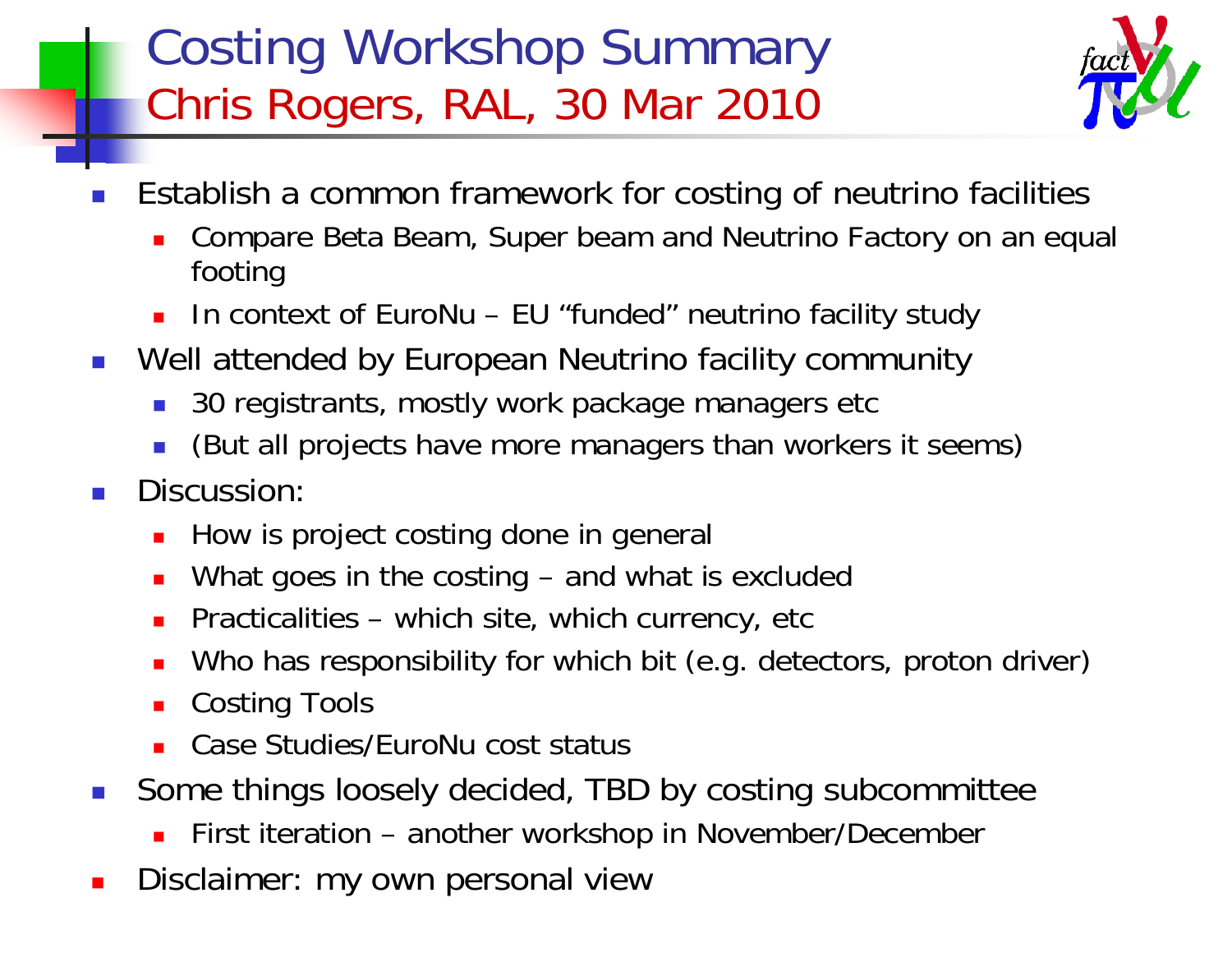# Project Costing in General



- M. Basic approach:
	- П Split project into portions (Project Breakdown Structure) and cost portions based on parameter fit to historical data
	- П Iterate at successively higher levels of detail until you run out of time or you are getting quotes from manufacturers
- $\mathcal{L}(\mathcal{A})$  E.g. for a house,
	- First costing based on number of floors, area, ground conditions
	- Second costing based on cost of each bathroom, kitchen, etc
	- П And so on
- $\left\vert \cdot\right\vert$  For comparison with historical data
	- Use scale factor for relative costs between different countries
		- Currencies and economic factors (plumbers in UK are expensive)
	- **Deam** Use scale factor for different years
		- **Inflation and economic factors**
	- Published tables e.g. costdataonline.com
- $\mathbb{R}^3$  I expect we can't make a useful costing unless we at least break down to level of individual magnets, cavities, power supplies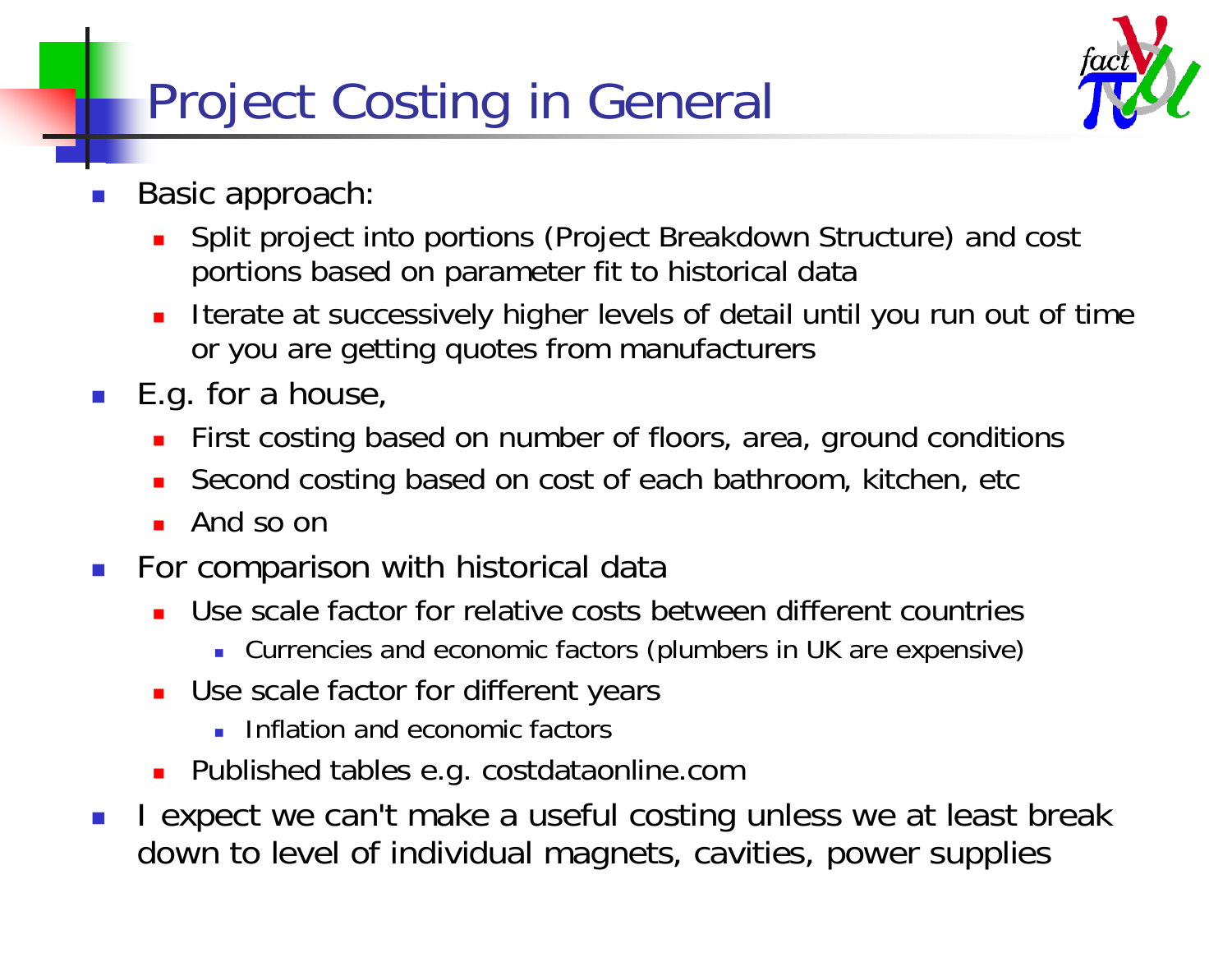## More on Project Costing



- M. Need to enumerate risks
	- $\mathbb{R}^3$ Expensive, high-risk items are bad
- $\mathcal{A}$  Include cheapest solution as baseline
	- Π If risk mitigation is needed, include it as a (costed) alternative
- $\mathcal{O}^{\mathcal{A}}$ Cite sources for costings
- P. Cost at  $<$  todays date $>$  in  $<$  project currency $>$
- P. Include non-financial criteria
	- L. Location, eco-impact, etc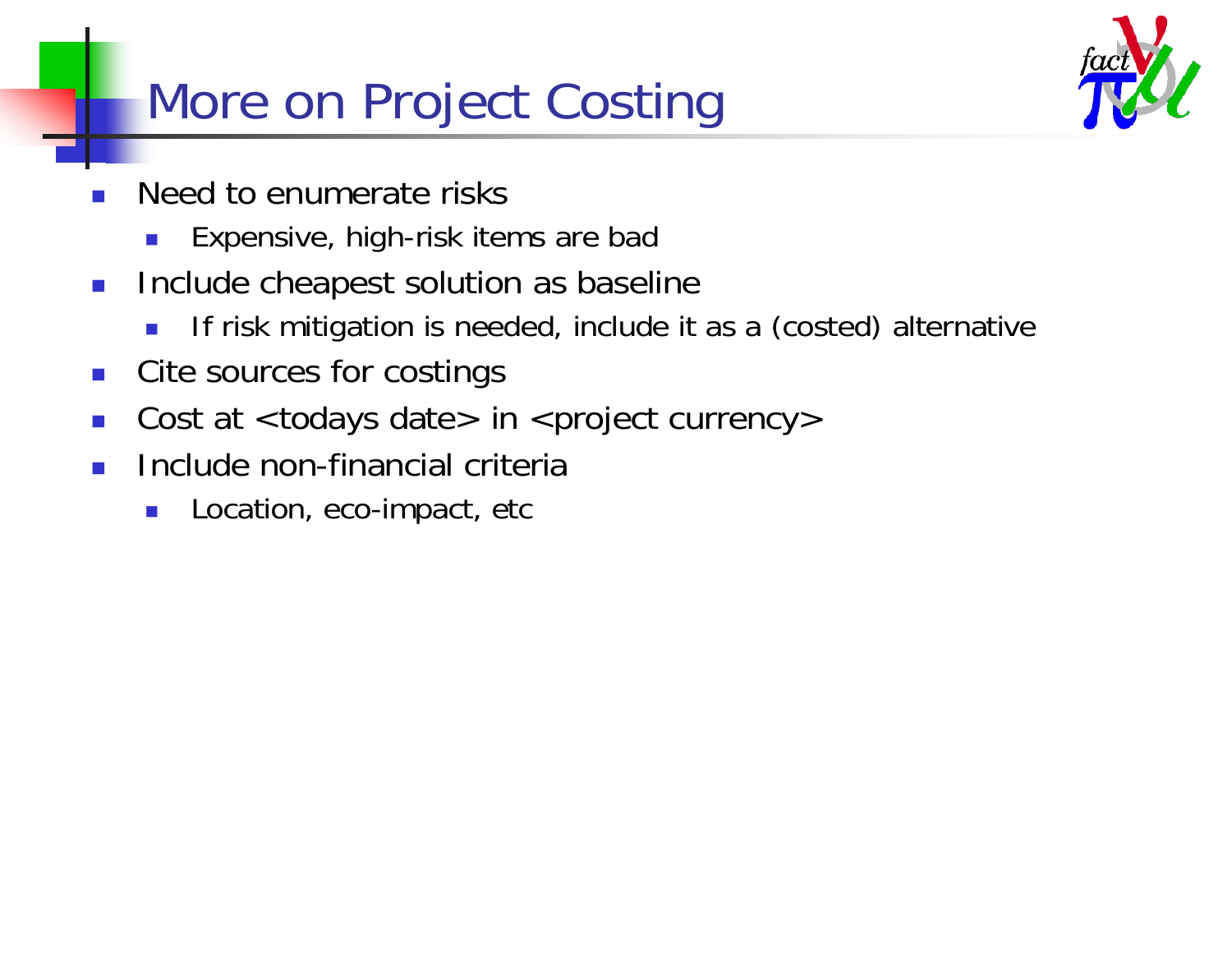#### Practicalities



- M. Discussed site independent cost with site-dependent terms added
	- П Sounds difficult/impossible
- $\mathbb{R}^3$  Suggestion of study at CERN (EuroNu context)
	- Ξ Do we do a study for CERN and a study for e.g. Fermilab?
	- We need to put everything in tunnels
		- Is this necessary anyway? Muons loose about 0.5 GeV/m in concrete, => 5 GeV muons need about 10 m shielding
		- **Depending on pessimism of safety guys**
	- Relies on engineering, civil engineering support from CERN
- $\mathcal{C}^{\mathcal{A}}$ Presumably costs in Euros or Swiss Francs (TBD)
- P. R&D to be costed but not included in the final total
- M. Include maintenance, operation, dismantling
- P. Manpower estimate included as FTE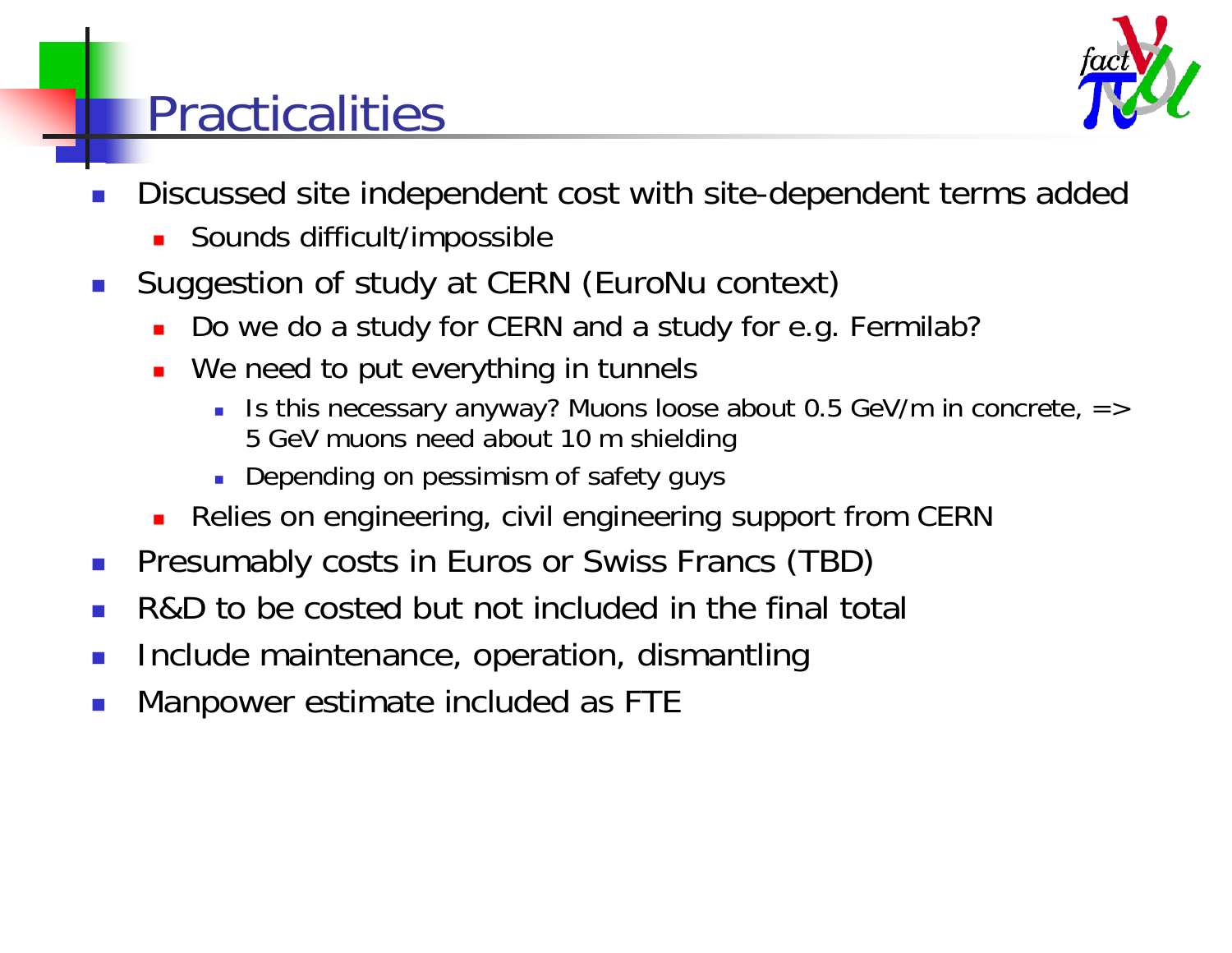

### Division of work

- M. Interface between overlapping work packages not entirely clear
	- $\mathcal{L}_{\mathcal{A}}$ Most Work Packages are not shown!

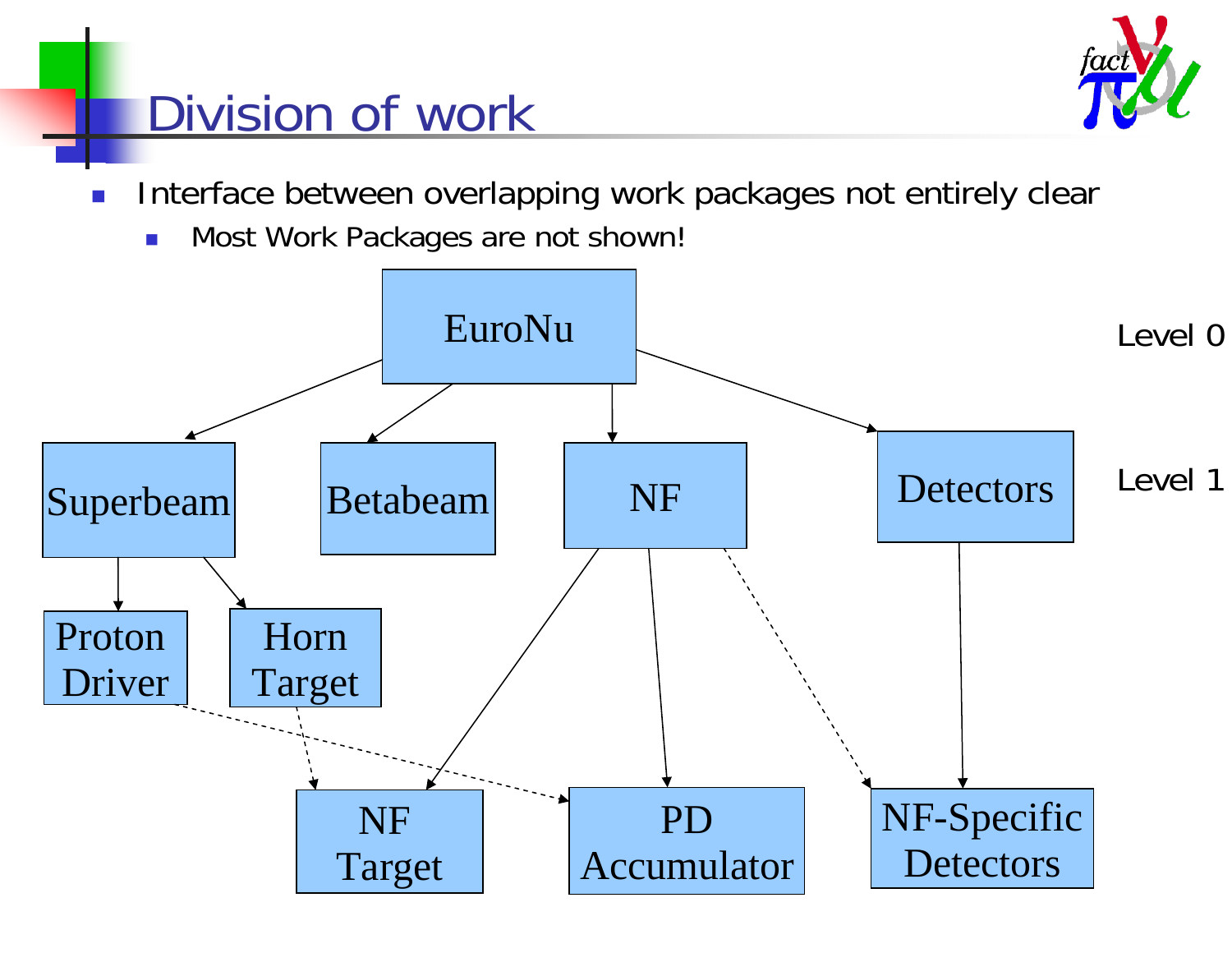## Costing Tool

- M. Costing tool to handle some bureaucracy
	- П I couldn't find a URL – so haven't looked at it directly
	- П Actively supported by CERN
		- П And they have promised to support us also
	- Used for CLIC they are keen for more users
	- **About 1-2 years old**
- $\mathbb{R}^3$  Keeps a list of Project Breakdown Structure
	- Ξ Version control
	- Ξ Handles currency conversion, Economic factors conversion, etc
	- П Various reporting tools
		- ▉ Export to excel, etc
- $\blacksquare$  It does not tell you the cost of an RF cavity, magnet, etc
	- $\mathbf{r}$ AFAIK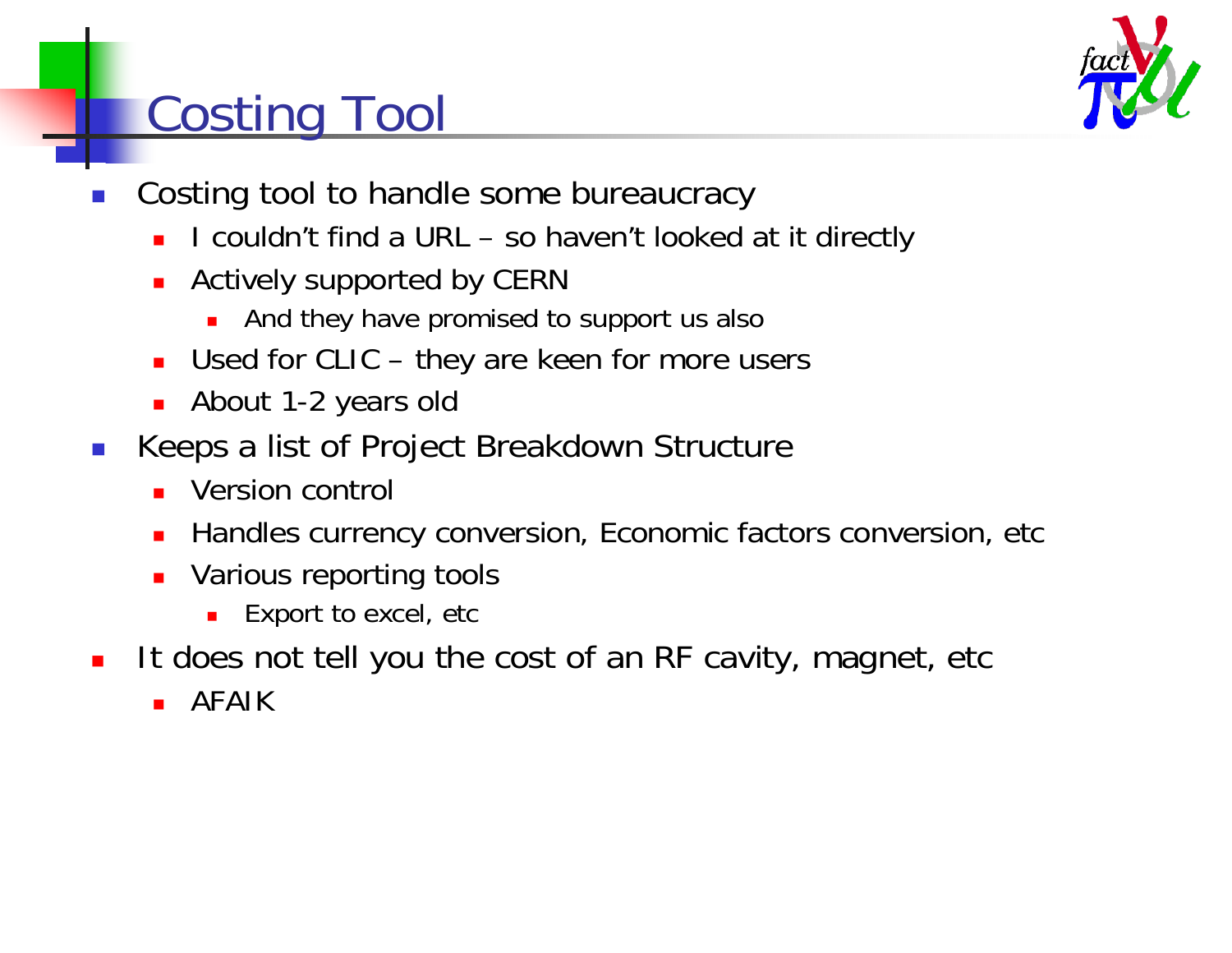

# Costing Tool

| <b>PBS 3Tev 2007</b>                                                       | <b>General</b><br>Input estimates |                                |
|----------------------------------------------------------------------------|-----------------------------------|--------------------------------|
| Name                                                                       | Domain:                           | Main linacs                    |
| $\triangleq$ $\times$ $\triangleleft$ CLIC                                 | Sub-Domain:                       | Two-Beam Modules Type 0 e+     |
| > X 1. Main Beam Production                                                | System:                           |                                |
| $\triangleright$ X $\bigcirc$ 2. Drive Beam Production                     |                                   | RF System                      |
| $\blacktriangleleft$ $\times$ $\Box$ 3. Two-beam accelerator               | Component type:                   | <b>Accelerating Structures</b> |
| $\triangleq$ $\times$ $\Box$ 3.1. Main linacs                              | Component:                        | <b>Accelerating Structures</b> |
| $\blacktriangle$ $\times$ $\blacksquare$ 3.1.1. Two-Beam Modules Type 0 e+ | Multiplicity:                     |                                |
| $\blacktriangle$ $\times$ $\blacksquare$ 3.1.1.1. RF System                |                                   | 8                              |
| 3.1.1.1.1. Accelerating Structures                                         | Expected offers:                  |                                |
| 3.1.1.1.2. PETS                                                            | Technical uncertainty:            | v                              |
| 3.1.1.1.3. Loads - directional cou                                         | <b>EDMS Link to element</b>       |                                |
| $\rightarrow$ 3.1.1.1.4. Waveguides                                        | documentation:                    |                                |
| 3.1.1.1.5. Choke mode flanges                                              | Date of the estimate:             | ⊡<br>14/12/2007                |
| 3.1.1.1.6. Simplified mode flange                                          |                                   |                                |
| 3.1.1.1.7. Front end electronics                                           |                                   |                                |
| $X = 3.1.1.2$ . n.a.                                                       |                                   |                                |
| $\triangleright$ X $\bigcirc$ 3.1.1.3. Vacuum System                       |                                   |                                |
| 3.1.1.4. Magnet Powering System                                            |                                   |                                |
| $\triangleright \times \Box$ 3.1.1.5. Magnet System                        |                                   |                                |
| $\triangleright$ X $\Box$ 3.1.1.6. Cooling System                          |                                   |                                |
| $\triangleright$ X $\bigcirc$ 3.1.1.7. Beam Instrumentation Syste          |                                   |                                |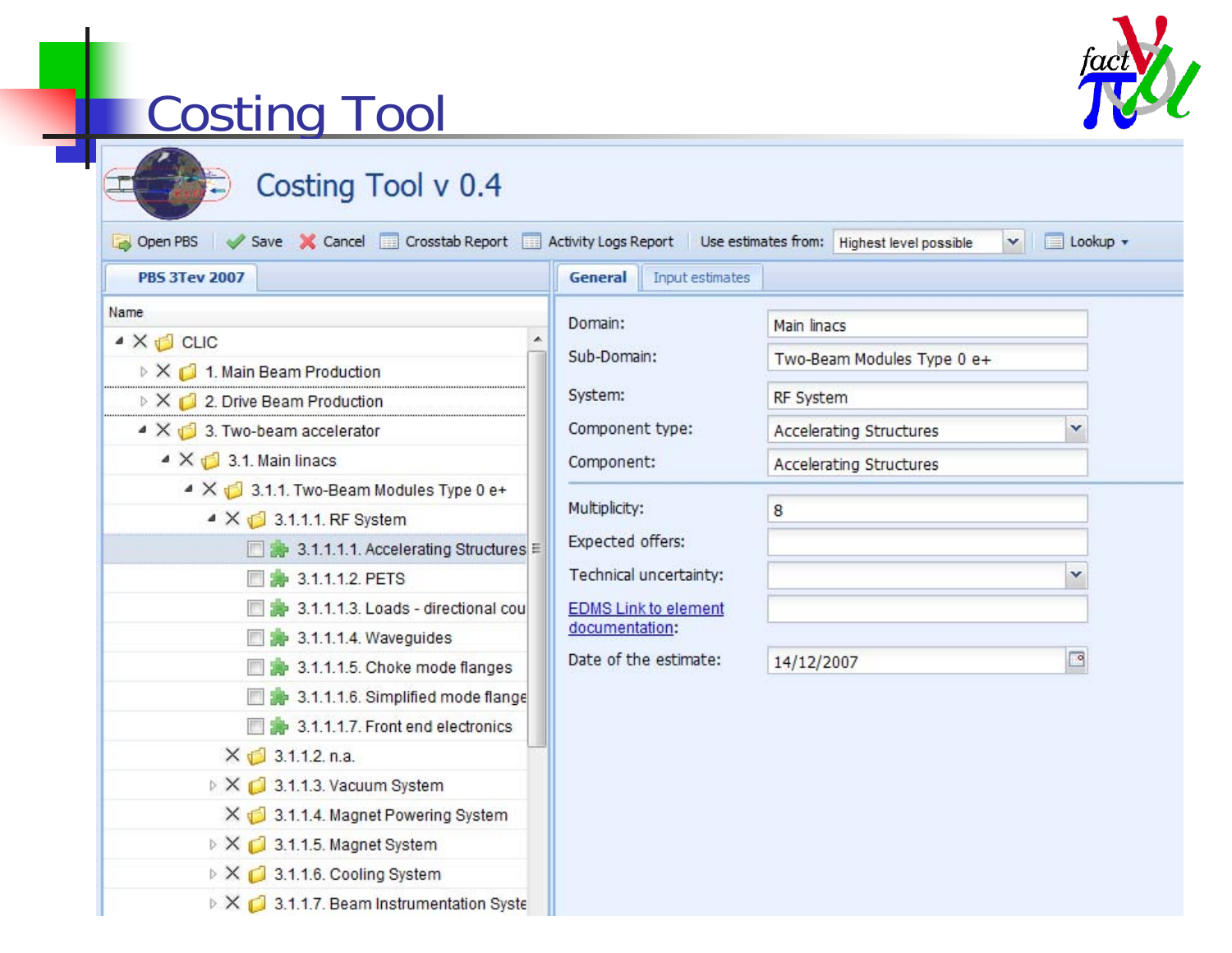### Case Studies

- k. Summary of case studies
	- П Needs contribution from hardware experts involved in design
	- $\mathcal{L}^{\mathcal{L}}$ Takes significant resources
	- П Needs quite a bit of detail
		- $\blacksquare$  Determine tunnel layout => determine tunnel size =>  $\lceil\,$  Level 2  $\lnot\lceil$  Level 3 CE cost
- Π Speaking qualitatively
	- П NuFact is most organised, most advanced
		- P. Technical solutions, lattice design + R&D programmes in place
	- П But NuFact has most accelerator subsystems, most work
	- $\mathcal{L}_{\mathcal{A}}$  NuFact costing aim:
		- P. Capital cost, staff effort, timescale
		- $\mathcal{L}_{\mathcal{A}}$ Uncertainty, risk analysis
		- Present, and prepare, cost for different funding agencies, etc